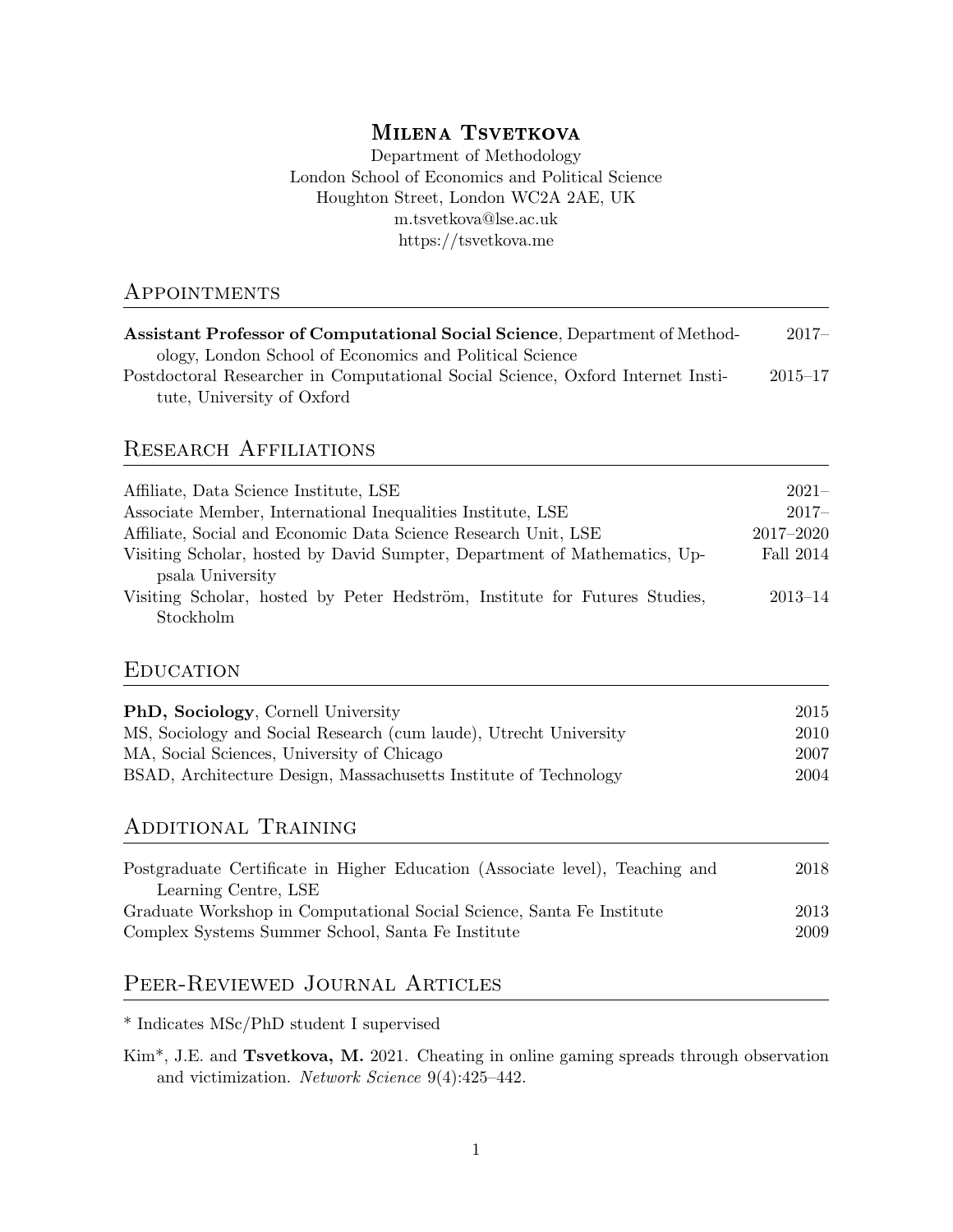- Tsvetkova, M. 2021. The effects of reputation on inequality in network cooperation games. Philosophical Transactions of the Royal Society B 376:20200299.
- Reiss<sup>\*</sup>, M.V. and **Tsvetkova, M.** 2020. Perceiving education from Facebook profile pictures. New Media & Society  $22(3):550-570$ .
- Tsvetkova, M., Wagner, C., and Mao, A. 2018. The emergence of inequality in social groups: Network structure and institutions affect the distribution of earnings in cooperation games. PLoS ONE 13(7):e0200965.
- Tsvetkova, M., Yasseri, T., Meyer, E., Pickering, J.B., Engen, V., Walland, P., L¨uders, M., Følstad, A., and Bravos, G. 2017. Understanding human-machine networks: A crossdisciplinary survey. ACM Computing Surveys 50(1):12.
- García-Gavilanes, R., Møllgaard, A., Tsvetkova, M., and Yasseri, T. 2017. Memory remains: Understanding collective memory in the digital age. Science Advances 3(4):e1602368.
- **Tsvetkova, M.**, García-Gavilanes, R., Floridi, L., and Yasseri, T. 2017. Even good bots fight: The case of Wikipedia. *PLoS ONE* 12(2):e0171774.
- **Tsvetkova, M.,** García-Gavilanes, R., and Yasseri, T. 2016. Dynamics of disagreement: Largescale temporal network analysis reveals negative interactions in online collaboration. Scientific Reports 6:36333.
- García-Gavilanes, R., Tsvetkova, M., and Yasseri, T. 2016. Dynamics and biases of online attention: The case of aircraft crashes. Royal Society Open Science 3:160460.
- Tsvetkova, M., Nilsson\*, O., Ohman\*, C., Sumpter, L., and Sumpter, D. 2016. An experi- ¨ mental study of segregation mechanisms. EPJ Data Science 5:4.
- Tsvetkova, M. and Macy, M.W. 2015. The social contagion of antisocial behavior. Sociological Science 2:36–49.
- Macy, M.W. and **Tsvetkova, M.** 2015. The signal importance of noise. Sociological Methods and Research 44(2):306–328.
- Tsvetkova, M. and Macy, M.W. 2014. The social contagion of generosity. PLoS ONE 9(2): e87275.
- Tsvetkova, M. and Buskens, V. 2013. Coordination on egalitarian networks from asymmetric relations in a social game of Chicken. Advances in Complex Systems 16(1):1350005.
- van der Lippe, T., Frey, V., and Tsvetkova, M. 2013. Outsourcing of domestic tasks: A matter of preferences? Journal of Family Issues 34(12):1574–1597.
- Shaw, A.K., Tsvetkova, M., and Daneshvar, R. 2011. The effect of gossip on social networks. Complexity  $16(4):39-47$ .

### Book Chapters

- Eide, A.W., Pickering, J.B., Yasseri, T., Bravos, G., Følstad, A., Engen, V., Tsvetkova, M., Meyer, E.T., Walland, P., and Lüders, M. 2016. Human-machine networks: Towards a typology and profiling framework. In Human-Computer Interaction. Theory, Design, Development and Practice, edited by M. Kurosu, pp. 11–22.
- Tsvetkova, M. and Macy, M.W. 2015. The contagion of prosocial behavior and the emergence of voluntary-contribution communities. In Social Phenomena: From Data Analysis to Models, edited by B. Gonçalves and N. Perra, pp. 125–143.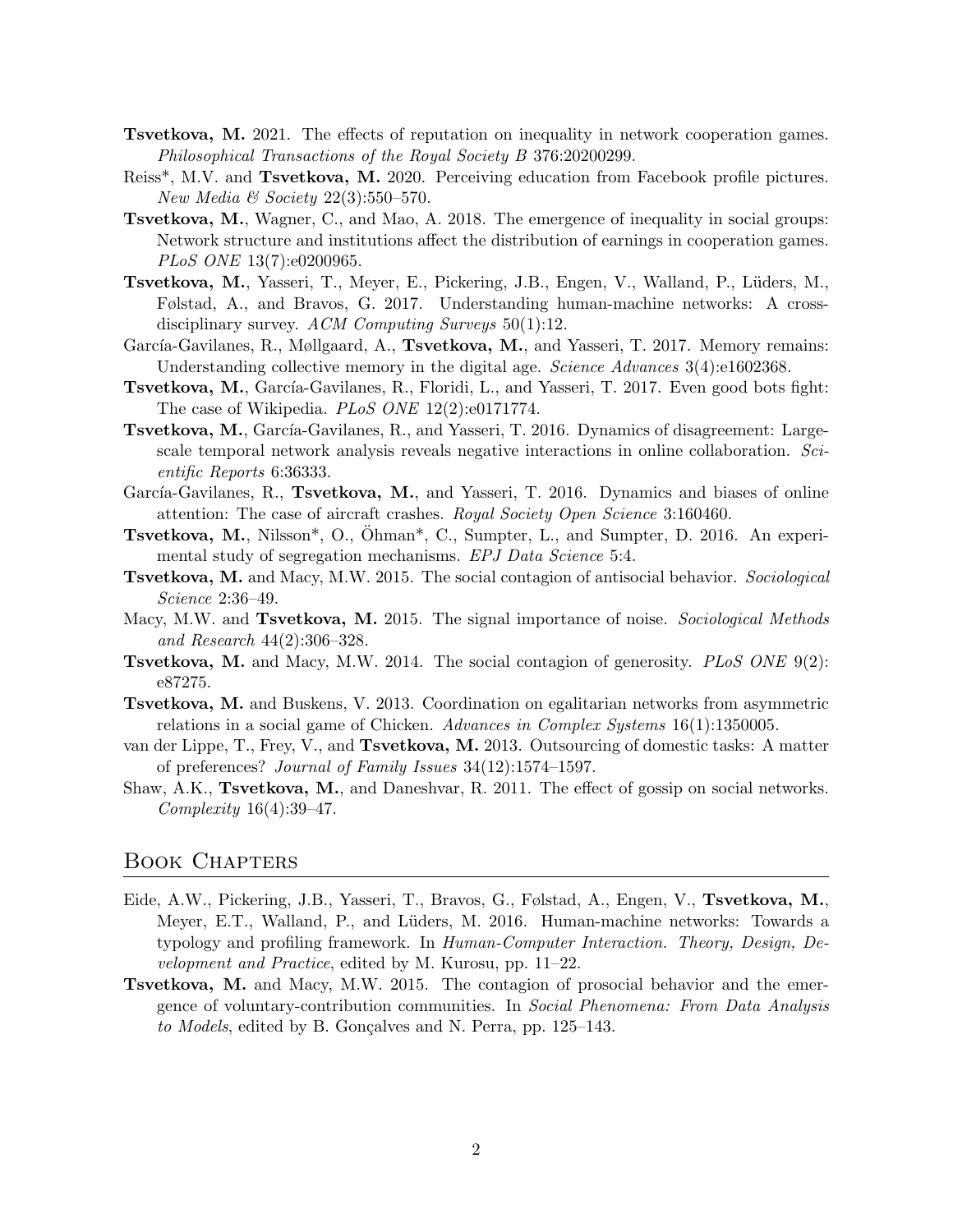- Tsvetkova, M. and Sumpter, D. 2016. This simple experiment shows how easy it is for society to become segregated. The Conversation, March 16.
- **Tsvetkova, M.** and Macy, M.W. 2014. The science of 'paying it forward'. The New York Times, March 16, p.12.

### Work in Progress

- **Tsvetkova, M.**, Müller<sup>\*</sup>, S., Vuculescu, O., Ham, H., and Sergeev, R. Social comparison increases the dispersion and predictability of effort and performance. SocArXiv preprint: doi:10.31235/osf.io/hjbs5. Revise and resubmit.
- Straub, V.J., Tsvetkova, M., and Yasseri, T. The cost of coordination can exceed the benefit of collaboration in performing complex tasks. arXiv preprint arXiv:2009.11038. Revise and resubmit.
- Lietz, H., Jadidi, M., Kostic, D., Tsvetkova, M., and Wagner, C. The Matthew Effect in computer science: A career study of cohorts from 1970 to 2000. Revise and resubmit.
- Tsvetkova, M., Vuculescu, O., Dinev, P., Sherson, J., and Wagner, C. Inequality and fairness with heterogenous endowments. Under review.
- He\*, Y. and Tsvetkova, M. A method for estimating individual socioeconomic status of Twitter users. arXiv preprint arXiv:2203.11636. Under review.
- Almaatouq, A., Becker, J., ..., Tsvetkova, M., Watts, D.J, Whiting, M.E, and Ming, Y. (24 authors). Scaling up experimental social, behavioral, and economic science. OSF preprint: doi:10.17605/osf.io/knvjs
- Tsvetkova, M., Vuculescu, O., and Sherson, J. Group distinctions and inequality. In preparation.
- He\*, Y. and Tsvetkova, M. Mobile-tracked visits to millions of places reveal socioeconomic inequality of daily consumption in the United States. In preparation.

## Keynote Talks

| General Online Research Conference, online                                 | 2020 |
|----------------------------------------------------------------------------|------|
| International Conference on Learning Analytics & Knowledge, online         | 2020 |
| Social Simulation Conference, Stockholm, Sweden                            | 2018 |
| International Conference on Complex Networks, Boston, MA                   | 2018 |
| International Conference on Computational Social Science, Cologne, Germany | 2017 |
|                                                                            |      |

## OTHER INVITED TALKS

| SFI Seminar, Santa Fe Institute                                         | 2022 |
|-------------------------------------------------------------------------|------|
| Analytical Sociology Colloquium, European University Institute          | 2021 |
| POPNET Connects Seminar, University of Amsterdam                        | 2021 |
| Summer Institute in Computational Social Science, University of Bologna | 2021 |
| AI4Research Seminar, Uppsala University                                 | 2021 |
| Tech+Democracy Seminar, Birkbeck, University of London                  | 2020 |
|                                                                         |      |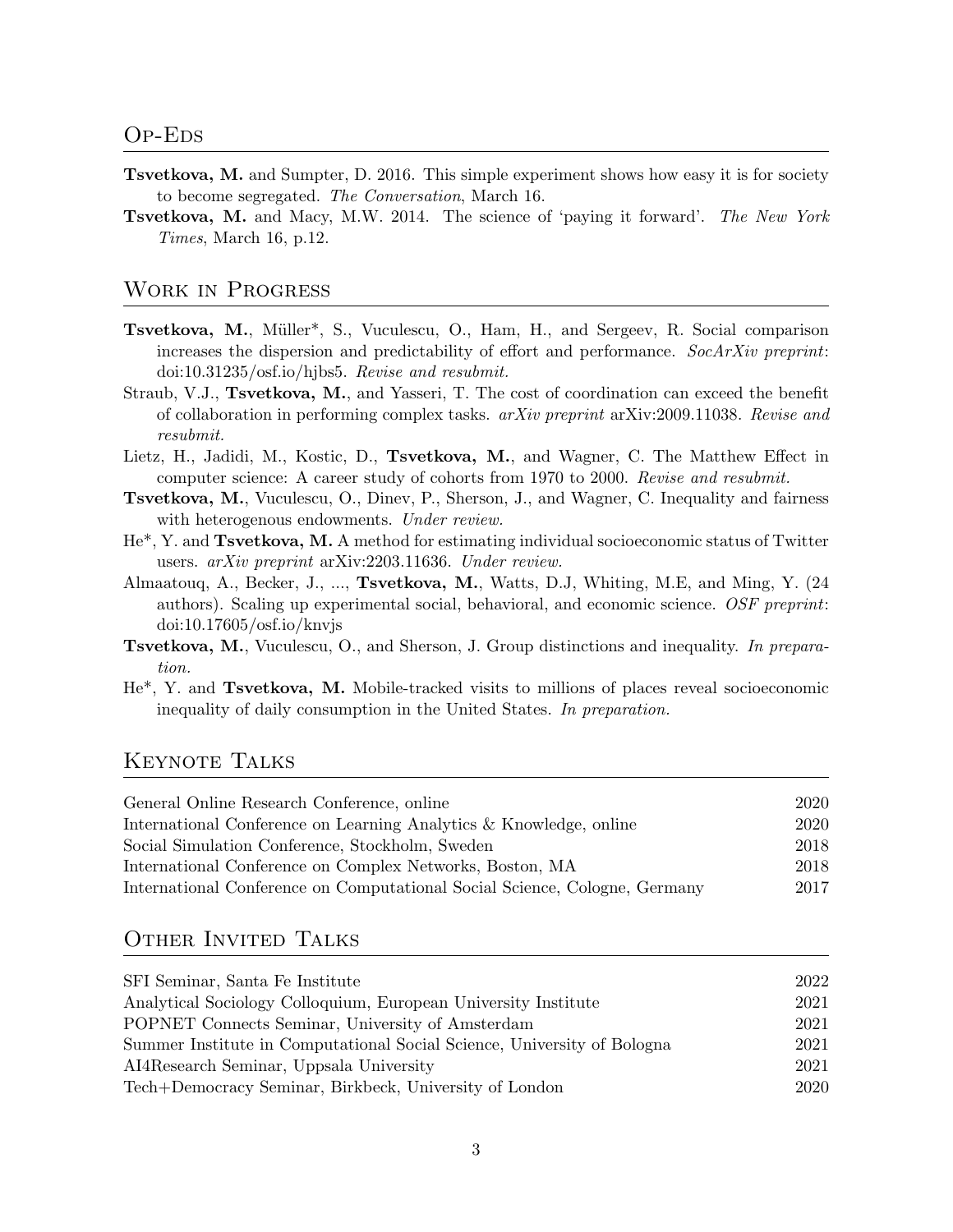| Workshop on Integrating Quant. Social, Ecological and Mathematical Sciences into          | 2020     |
|-------------------------------------------------------------------------------------------|----------|
| Landscape Decision-Making, Isaac Newton Institute, Cambridge, UK                          |          |
| $\mathrm{CogX}$ – Global Leadership Summit & Festival of AI and Breakthrough Tech, online | 2020     |
| Mitchell Centre for Social Network Analysis Seminar, University of Manchester             | 2020     |
| AI Seminar, Financial Conduct Authority, London, UK                                       | 2020     |
| Virtual Labs Workshop, University of Pennsylvania                                         | 2020     |
| Panel on Gender Equality in Social Data Science, Sage Ocean, London, UK                   | 2019     |
| The Language of Cooperation Workshop, Lorenz Center, Leiden, Netherlands                  | 2019     |
| Summer Institute in Computational Social Science, University of Bamberg                   | 2019     |
| Workshop on Complex Systems Perspectives on Algorithmic Bias, ICWSM, Mu-                  | 2019     |
| nich, Germany                                                                             |          |
| SEDS Annual Summit, London School of Economics and Political Science                      | 2019     |
| School of Politics and International Studies Seminar, University of Leeds                 | 2019     |
| B4P Seminar, University College London                                                    | 2018     |
| Sociology Seminar, University College Dublin                                              | 2018     |
| Workshop on Running Interactive Experiments Online, Zurich, Switzerland                   | 2018     |
| Workshop on Mathematics for Social Activism, Uppsala University                           | 2018     |
| Computational Social Science Seminar, University of Pennsylvania                          | 2018     |
| Social Science Foo Camp, Menlo Park, CA                                                   | 2018     |
| Seminar on the Analysis of Social Processes and Structures, Paris, France                 | 2018     |
| Workshop on Citizen and Elite Activity on Wikipedia, Hertie School of Governance          | 2017     |
| Institute for Analytical Sociology Seminar, Linköping University                          | 2017     |
| Summer School on Methods for Computational Social Science, Sardinia, Italy                | 2017     |
| Web Science Summer School, Saint Petersburg, Russia                                       | 2017     |
| Sociology Seminar, Nuffield College, University of Oxford                                 | 2017     |
| Innovation, Entrepreneurship, and Inform. Systems Seminar, Aarhus University              | $2017\,$ |
| Networks and Time Workshop, Columbia University                                           | 2016     |
| Interdisciplinary Symposium on Experiments and Models of Social Networks, Copen-          | 2016     |
| hagen, Denmark                                                                            |          |
| Cooperative Relations Seminar, Utrecht University                                         | 2011     |
| Workshop on Networks in Economics and Sociology, Utrecht University                       | $2010\,$ |

# Conference and Workshop Presentations

| The social contagion of cheating through victimization and observation: Evidence   | 2020 |
|------------------------------------------------------------------------------------|------|
| from online gaming, American Sociological Association Annual Meeting (Ses-         |      |
| sion on Computational Sociology), online                                           |      |
| Social comparison increases disparities in effort and performance: Evidence from   | 2020 |
| online contests, International Conference on Computational Social Science,         |      |
| online                                                                             |      |
| The contagion of cheating in online gaming through victimization and observation,  | 2020 |
| International Conference on Computational Social Science, online                   |      |
| The effect of endowment and wealth visibility on inequality, International Confer- | 2020 |
| ence on Computational Social Science, online                                       |      |
| Habitus online: Perceiving education from Facebook profile pictures, American So-  | 2019 |
| ciological Association Annual Meeting (Session on Digital and Social Media),       |      |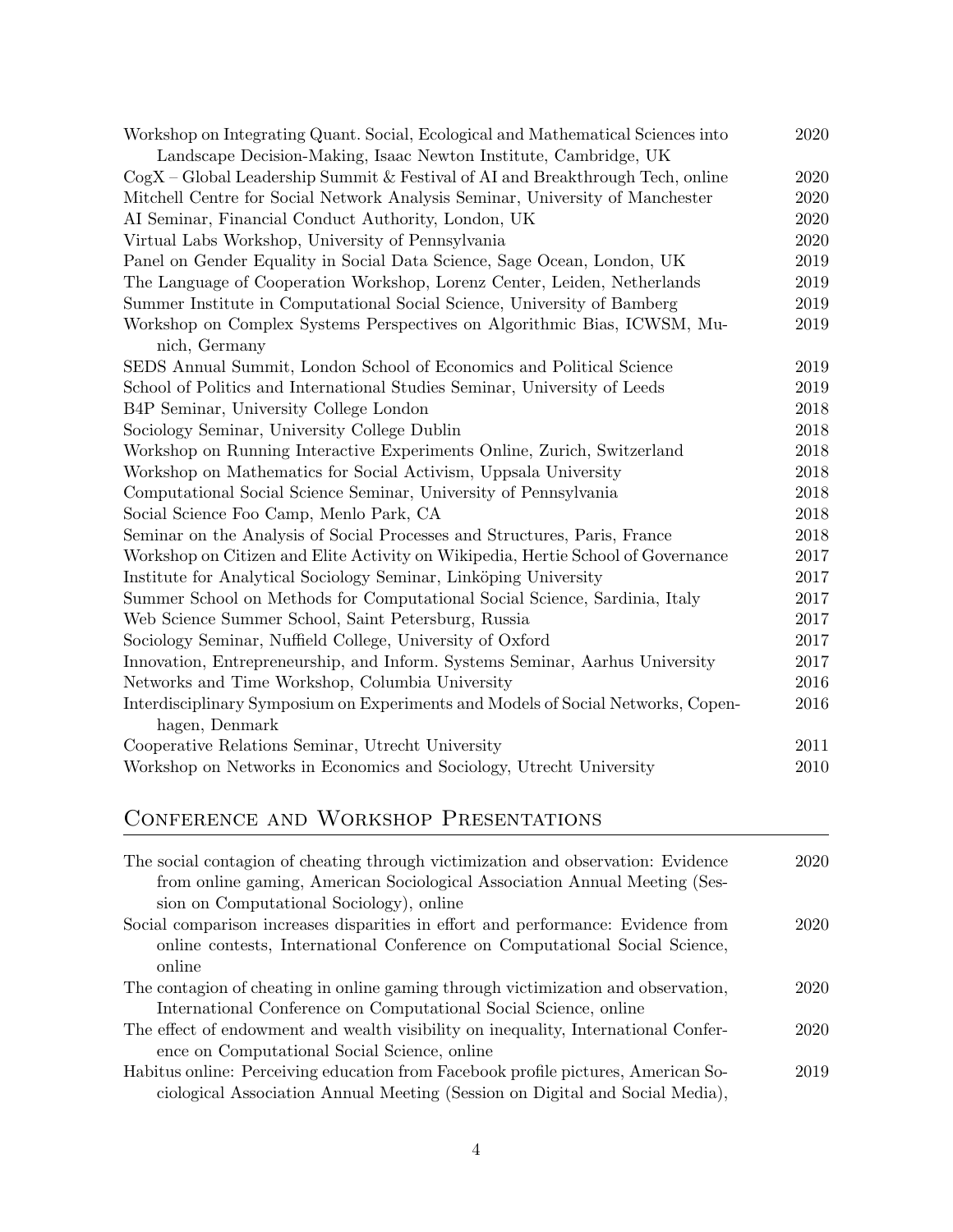New York, NY

| The effect of visibility of endowment heterogeneity and wealth on inequality, In-<br>ternational Conference on Computational Social Science, Amsterdam, Nether- | $2019\,$ |
|-----------------------------------------------------------------------------------------------------------------------------------------------------------------|----------|
| lands                                                                                                                                                           |          |
| The emergence of inequality in social groups: The effects of network structure,                                                                                 | 2018     |
| reputation, and punishment institutions, International Network of Analytical                                                                                    |          |
| Sociologists Conference, Stanford, CA                                                                                                                           |          |
| Inequality is higher in fixed clustered networks with punishment institutions, Eu-                                                                              | 2017     |
| ropean Symposium Series on Societal Challenges in Computational Social                                                                                          |          |
|                                                                                                                                                                 |          |
| Science, London, UK                                                                                                                                             |          |
| Dynamics of disagreement: Large-scale temporal network analysis reveals negative                                                                                | 2016     |
| interactions in online collaboration, International Conference on Computa-                                                                                      |          |
| tional Social Science, Evanston, IL                                                                                                                             |          |
| Dynamics of disagreement: Large-scale temporal network analysis reveals nega-                                                                                   | 2016     |
| tive interactions in online collaboration, International Network of Analytical                                                                                  |          |
| Sociologists Conference, Utrecht, Netherlands                                                                                                                   |          |
| The dynamics of disagreement: A large-scale analysis of the Wikipedia revert                                                                                    | 2015     |
| network, GESIS Computational Social Science Winter Symposium, Cologne,                                                                                          |          |
| Germany                                                                                                                                                         |          |
| Experimental evidence for the Schelling segregation model, International Confer-                                                                                | 2015     |
| ence on Computational Social Science, Helsinki, Finland                                                                                                         |          |
| The contagion of prosocial behavior and the emergence of voluntary contribu-                                                                                    | 2015     |
| tion communities, International Conference on Computational Social Science,                                                                                     |          |
| Helsinki, Finland                                                                                                                                               |          |
| Web-based real-time multi-player games for social experiments, GESIS Computa-                                                                                   | 2014     |
| tional Social Science Winter Symposium, Cologne, Germany                                                                                                        |          |
| The social contagion of generosity, International Network of Analytical Sociologists                                                                            | 2013     |
| Conference, Stockholm, Sweden                                                                                                                                   |          |
| Microfoundations of inequality, International Sociological Association International                                                                            | 2012     |
| Laboratory for PhD Students in Sociology, Taipei, Taiwan                                                                                                        |          |
| Mechanisms for long-tailed degree distributions in social interaction networks, In-                                                                             | 2012     |
| ternational Sunbelt Social Networks Conference, Redondo Beach, CA                                                                                               |          |
| Reciprocity as micro-foundation of (in)equality, American Sociological Association                                                                              | 2011     |
| Annual Meeting (Session on Social Networks), Las Vegas, NV                                                                                                      |          |
|                                                                                                                                                                 |          |

# **GRANTS**

| VolkswagenStiftung 92173 Grant "The Emergence of Inequality in Social Groups," | $2017 - 21$ |
|--------------------------------------------------------------------------------|-------------|
| Co-PI with Andrew Mao and Claudia Wagner ( $\in$ 853,800)                      |             |
| NSF SES-1260348 Sociology Grant "Generalized Reciprocity: Understanding the    | $2013 - 14$ |
| Social Contagion of Altruistic Behavior," Co-Investigator with Michael W.      |             |
| Macy PI (\$115,412)                                                            |             |
| NSF SES-1303526 Doctoral Dissertation Research Improvement Grant "The Social   | 2013        |
| Contagion of Generosity," Co-PI with Michael W. Macy (\$11,998)                |             |
|                                                                                |             |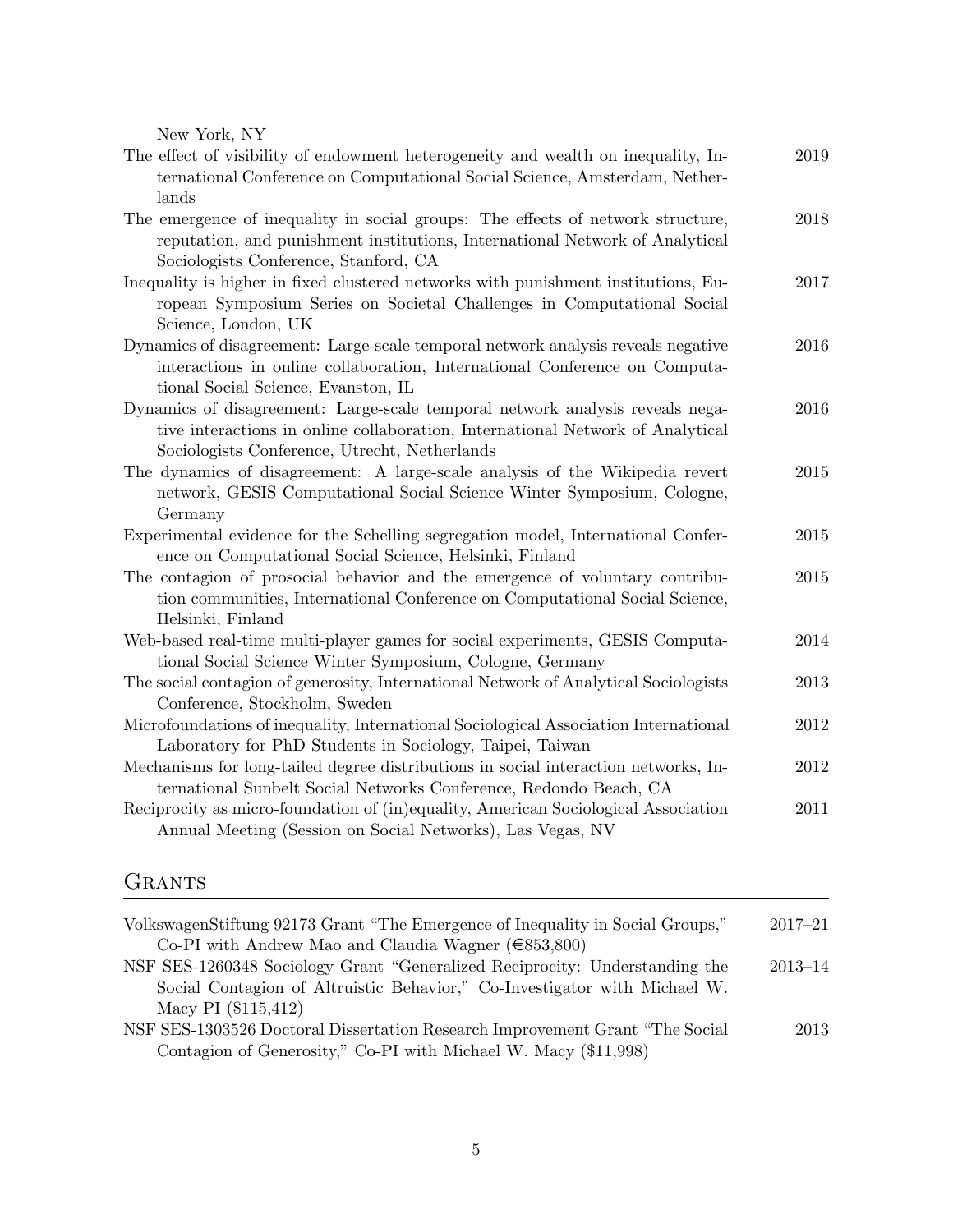## AWARDS AND HONORS

| Excellence in Education Award, LSE                                             | 2021 |
|--------------------------------------------------------------------------------|------|
| Excellence in Education Award, LSE                                             | 2020 |
| Excellence in Education Award, LSE                                             | 2018 |
| Russell Sage Doctoral Fellowship, Cornell University                           | 2014 |
| Russell Sage Doctoral Fellowship, Cornell University                           | 2011 |
| Best Master's Thesis – finalist, Utrecht University                            | 2011 |
| Thanks to Scandinavia Scholarship, Cornell University                          | 2010 |
| Valedictorian, Graduate School of Soc. and Behav. Sciences, Utrecht University | 2010 |
| Best Student Prize, Sociology and Social Research, Utrecht University          | 2010 |
| Utrecht Excellence Scholarship, Utrecht University                             | 2009 |
| Utrecht Excellence Scholarship, Utrecht University                             | 2008 |
| MSCOPE Intern at Center for the Presentation of Science, University of Chicago | 2006 |
| International House Graduate Fellowship, University of Chicago                 | 2006 |
| University Full-Tuition Scholarship, University of Chicago                     | 2006 |
| Paul E. Gray Endowed UROP, Massachusetts Institute of Technology               | 2004 |
|                                                                                |      |

## **TEACHING**

| Department of Methodology, LSE                               | $2017-$ |
|--------------------------------------------------------------|---------|
| MY470 Computer Programming                                   |         |
| MY461 Social Network Analysis (co-taught with Eleanor Power) |         |
| MY472 Data for Data Scientists (co-taught with Ken Benoit)   |         |
| <i>Agent-Based Modeling</i> (workshop)                       |         |
| Oxford Internet Institute, University of Oxford              | 2016    |
| <i>Introduction to Python</i> (co-taught with Bernie Hogan)  |         |
| <i>Simulating Society</i> (co-taught with Taha Yasseri)      |         |
|                                                              |         |

# PHD SUPERVISION

| Yuanmo He (primary), Department of Methodology, LSE     | $2020 -$    |
|---------------------------------------------------------|-------------|
| Marta Pagnini (secondary), Department of Sociology, LSE | $2020 -$    |
| Mai Al-Naemi (secondary), Department of Management, LSE | $2017 - 20$ |

# Institutional and Departmental Service

Department representative at Data Science Education Forum, Data Science Institute (2021) Head of teaching in Computational Social Science (2021) Program director for MSc in Applied Social Data Science (Summer 2019, Spring 2020) Recruitment committee member Assistant Professor in Computational Social Science (2019) LSE Fellow in Computational Social Science (2019) Research Fellow in Data Science (2018) Assistant Professor in Computational Social Science (2017)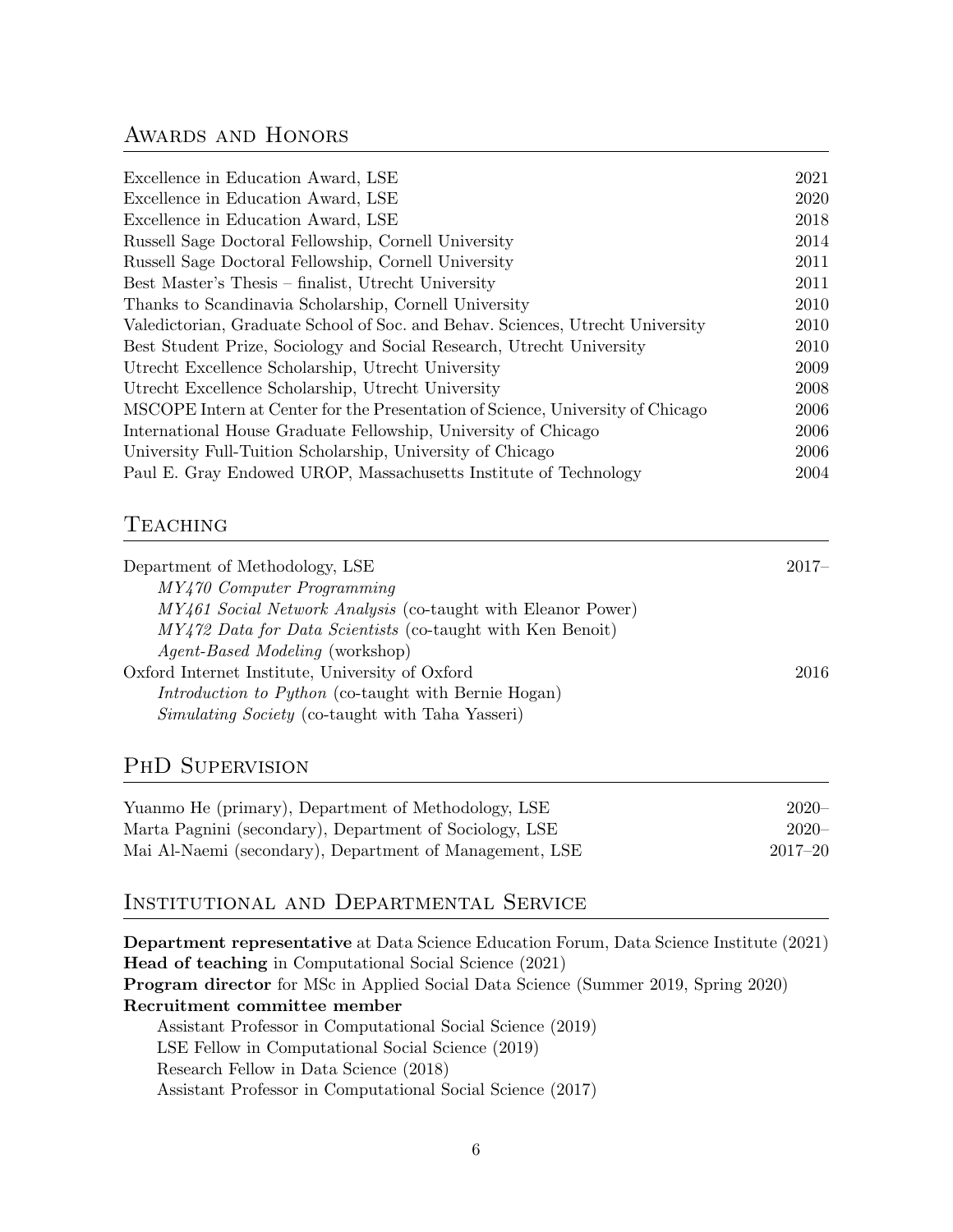## PROFESSIONAL SERVICE

#### Journal reviews

ACM Computing Surveys Advances in Complex Systems Aggressive Behavior American Journal of Sociology American Sociological Review EPJ Data Science European Sociological Review Journal of Archaeological Method and Theory Nature Communications Nature Human Behaviour PLOS ONE Policy & Internet Political Communication Proceedings of the National Academy of Sciences Scientific Reports Social Forces Social Networks Social Science Research Sociological Methods and Research

#### Grant proposal reviews

European Research Council FWF Austrian Science Fund UK Research and Innovation Vienna Science and Technology Fund

#### Consultancies

LSE Data Analytics Career Accelerator (2021–2023) GESIS Fall Seminar in Computational Social Science, Mannheim, Germany (2022) Harvard & UCL Emotional Well-being and Physical Health Course, London, UK (2022) Data Science Summer School, Berlin, Germany (2021) Cambridge University Press (2019) SAGE Publishing (2018)

Alfred P. Sloan Foundation (2018)

#### Event organization

Session on Computational and Empirical Approaches to Micro-Macro Dynamics, ASA Rationality & Society Section (2022)

Summer Institute in Computational Social Science (co-organizer), London, UK (2021)

Second Meeting of the Computational Social Science London Initiative (co-organizer) (2016) Leadership

Council member (elected), ASA Rationality & Society Section (2021–23)

Senior program committee member, SocInfo (2022)

Program committee chair, International Conference on Computational Social Science (2019)

Senior program committee member, Int. AAAI Conference on Web and Social Media (2017) Award committees

Outstanding Article Award, ASA Rationality & Society Section (2021, 2022)